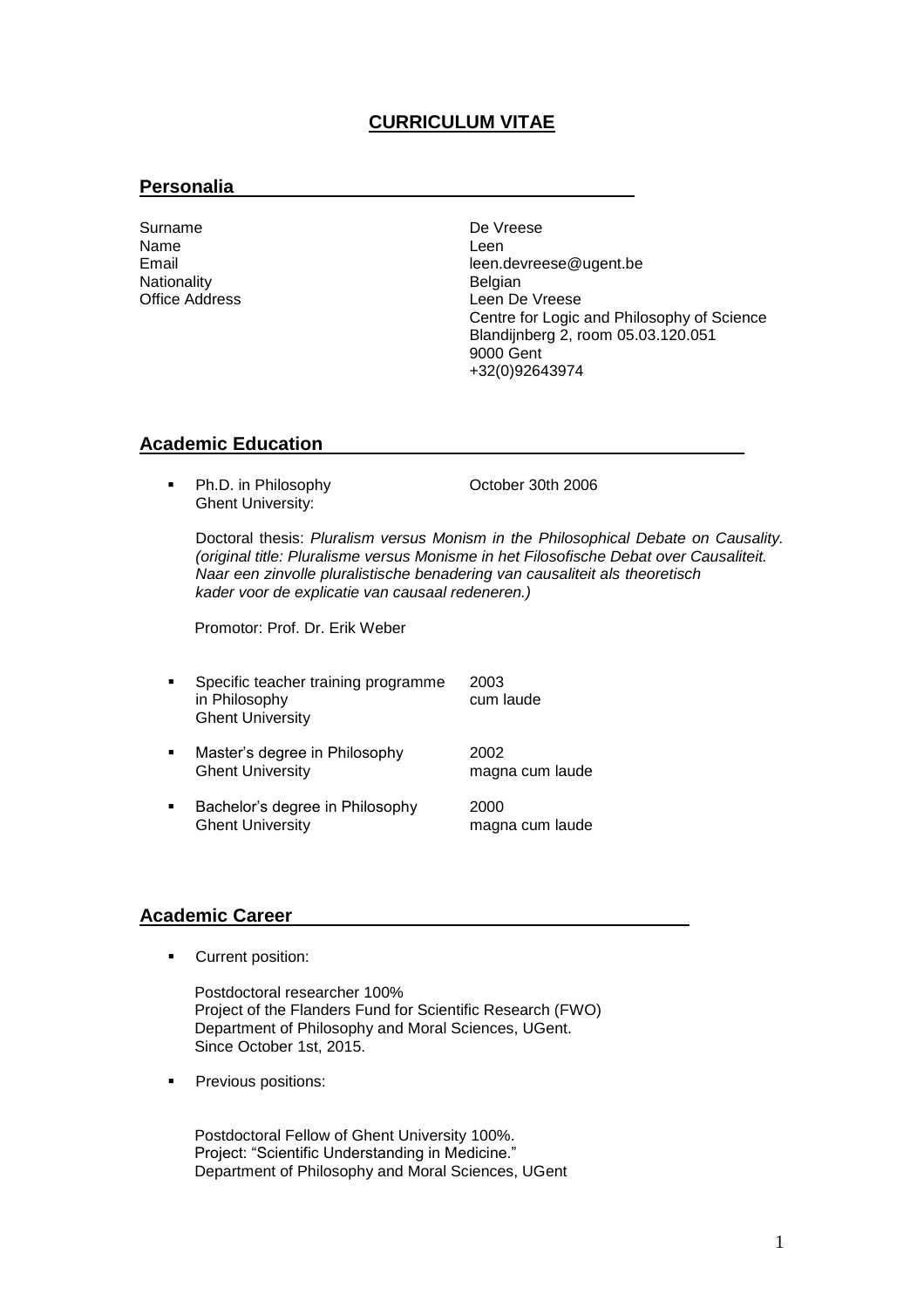October 1st, 2011 – September 30th, 2015.

Postdoctoral researcher 100% Projects of the Flanders Fund for Scientific Research (FWO): "Pragmatic theory of scientific explanation" and "Interdisciplinarity, causation and explanatory pluralism in the biomedical sciences." Department of Philosophy and Moral Sciences, UGent October 1st, 2009 - June 30th, 2011.

Postdoctoral researcher 75 % Project of the Flanders Fund for Scientific Research (FWO): "Interdisciplinarity, causation and explanatory pluralism in the biomedical sciences." Department of Philosophy and Moral Sciences, UGent January 1st, 2007 - September 30th, 2009.

Doctoral researcher 100% Project of the Special Research Fund of Ghent University: "Development of adaptive logics for the study of central topics in contemporary philosophy of science. Towards a new formal philosophy of science." Department of Philosophy and Moral Sciences, UGent October 1st, 2002 - December, 31st, 2006.

### **Academic Publications**

See

## **Academic Presentations \_\_**

I presented my work at national and international workshops and conferences. For an overview of my most recent talks, see

## **Academic Teaching Experience**

- Responsible teacher of the course "Thorough Survey in the Methodology of Science" (Postgraduate Studies, 2013-2014).
- Co-teacher of the course "Wetenschapsfilosofie II" (Ba Philosophy, since 2013-2014), "Grondige studie van vraagstukken in de wetenschapsfilosofie" (Ma Philosophy, 2010-2011) and "Scientific Discovery en Creativity" (Postgraduate Studies, 2009- 2010).
- Individual tutoring for the courses "Filosofie en Wetenschap" (Ba Engineering Sciences) and "Kennisleer"/ "Logica en wetenschapsfilosofie" (Ba Psychology). (2005- 2012).
- Individual tutoring for the writing of papers for the course "Wetenschapsfilsofie II" (Ba Philosophy) (since 2011)

#### **Additional education**

 Intensive course on Nursing Ethics 2011 KU Leuven